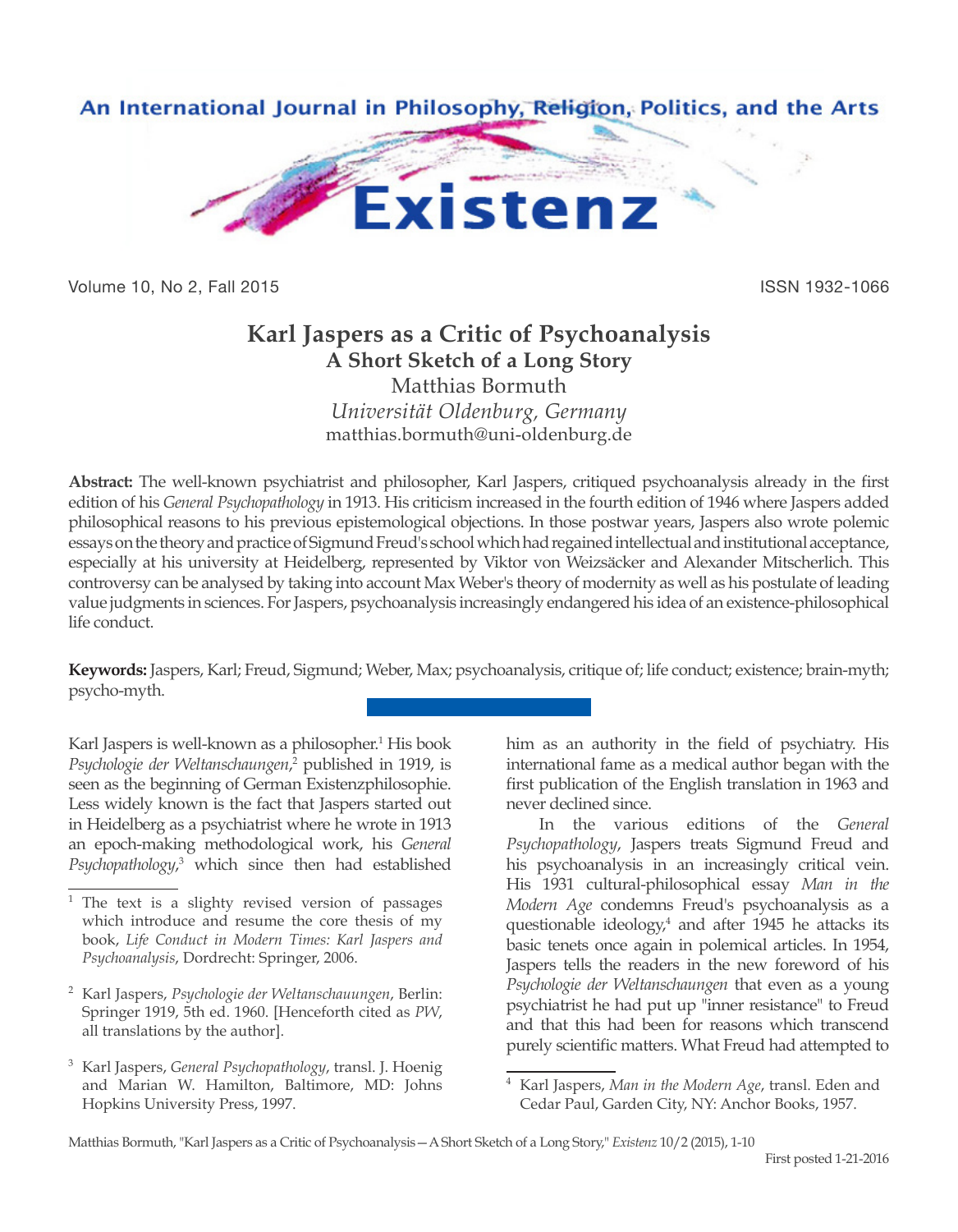establish in the "medium of science" was perceived by Jaspers as "reprehensible" philosophy which he aimed to challenge with "thoughts from completely different origins" (*PW* ixf). In an earlier letter to the philosopher Carl Friedrich von Weizsäcker who had defended psychoanalysis, Jaspers polemicizes as follows, "The devil is at the root of this. For this reason there can only be complete rejection."5

Without a doubt, Jaspers' increasingly critical view on psychoanalysis can be related to the emergence of his philosophy. This is the core thesis of my book which made me want to trace back his critique of psychoanalysis as it presented itself in various journalistic writings, thereby elucidating the arguments, motives, and contexts that shaped his critique from the time of its first psychiatric formulation up to the final critical thougths of Jaspers as political philosopher. The study can be understood as a historical reconstruction of conditions which induced Jaspers ultimately to take such a polemical view on psychoanalysis. Its methodological framework is the sociological theory of Max Weber, one of the greatest intellectual figures of the twentieth century, whom Jaspers held in highest regard.

In fact he was the first to view Weber immediately after his premature death in 1920 not only as a sociologist rooted in deep knowledges on national economy, law, history, and politics but also deeply inclined to philosophical perspectives which lead a hidden life in his works. Therefore Jaspers wrote with a strong sense of conviction after his death: "It is not appropriate for this great man to be committed to a single profession or science. If he was a philosopher, perhaps he was the only philosopher of our times and was a philosopher in a sense in which no one else could be termed as such today."6 Thus it hardly comes as a surprise that in 1949, when Jaspers is at the zenith of public recognition as a pilosopher and psychatrist, he should look back to and acknowledge the decisive role of Max Weber throughout his own lifetime as a scientist and philosopher:

I am indebted to Max Weber not only for my *Psychopathology* of young years, but also for providing me with the means to formulate my philosophy.7

The investigation of Max Weber's writings revealed to me surprisingly that Jaspers' interpretations of the hero of his works did not show. Instead, one can recognize certain crucial differences, for example, Weber's sociology involves concepts and evaluations that are not to be found in Jaspers' thinking. Even so, some of them provided the framework for a discerning and profound examination of his critique of psychoanalysis. In particular, three aspects of Weber's sociology promote an understanding of Jaspers. First of all, it is his theory of modernity which can serve as a point of reference for examining the existenial philosophy of Jaspers. Second, Weber's postulate of value-freedom offers us a metascientific perspective which allows to reconstruct and to criticize Jaspers' arguments against psychoanalysis. Third, in the course of such a reconstruction, great significance is attached to Weber's concept of ambitious intellectual life conduct, for it couples ideas and social action in such a way as to help us grasp a main aspect of Jaspers' existence philosophy, namely its implicit ethics and motivational dynamics. In this light, one core thesis of my book is that his reservations against Freud's psychology is rooted in his own interest to provide a philosophical concept of life conduct for modern man as an alternative to the increasing seduction to lead one's life by means of psychoanalytic orientation. The late Jaspers who is confronted with the rise of psychoanalysis after 1945 in Germany as well as in the US—writes polemically:

Wanting to entrust a physician with the prescriptions of one's life conduct is an escape from seriousness to convenience on the part of some modern human beings.<sup>8</sup>

This judgment enforced the criticism on psychoanalysis and was encouraged by information on the rise of Freud's theory Jaspers had been given by Hannah Arendt in the intellectual climate in the United

<sup>5</sup> This letter, dated August 8, 1953, will be published in the forthcoming Karl Jaspers, *Korrespondenzen: Psychiatrie, Medizin und Naturwissenschaften*, eds. Matthias Bormuth and Dietrich von Engelhardt, Göttingen, Niedersachs: Wallstein, 2016. [Translation by the author.]

<sup>6</sup> Karl Jaspers, *Max Weber: Gesammelte Schriften*, München: Piper 1988, p. 94. [Translation by the author.]

<sup>7</sup> This letter, dated April 22, 1949, will be published in the forthcoming Karl Jaspers, *Korrespondenzen: Psychiatrie, Medizin und Naturwissenschaften*, eds. Matthias Bormuth and Dietrich von Engelhardt, Göttingen, Niedersachs: Wallstein, 2016. [Translation by the author.]

<sup>8</sup> Karl Jaspers, *Der Arzt im technischen Zeitalter*, München: Piper 1986, p. 38.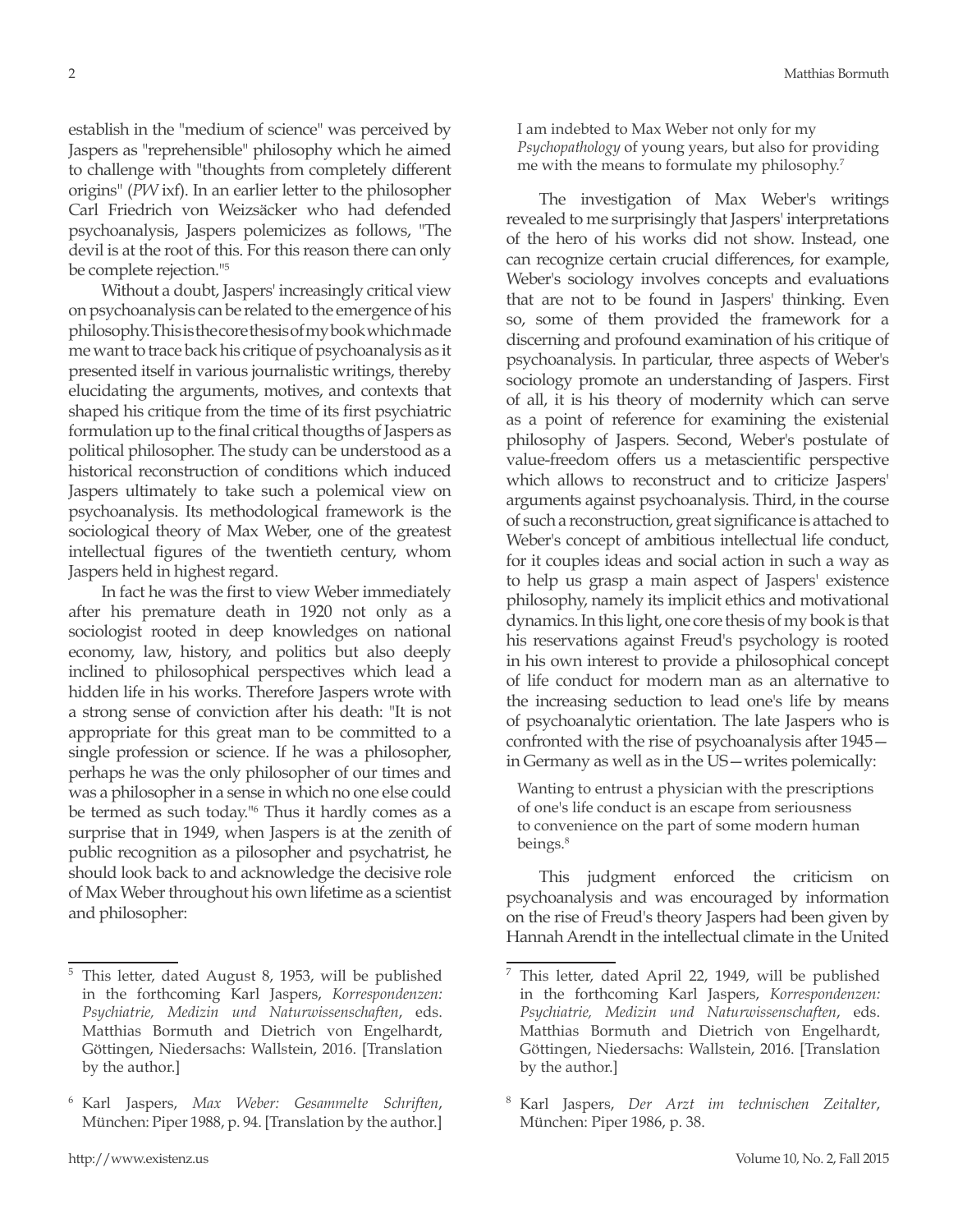States after World War II when the influence of European immigrants with psychoanalytic background began to increase not only in the psychiatric establishment but also as public intellectuals.

Looking at the beginnings of this criticism as written down in the first edition of the *General Psychopathology* one can assume that Jaspers seems to be relatively welldisposed toward Freud and his school. He appreciates psychoanalysis as an innovative element of descriptive psychiatry, not far from his phenomological approach which had been mostly influenced by the understanding psychology of Wilhelm Dilthey, Georg Simmel, and Max Weber as the importance of Edmund Husserl's ideas had decrased already at that time. Therefore, Jaspers welcomed certain attempts to understand aetiologies in the sense practiced by Swiss members of the psychoanalytic movement, lead by Eugen Bleuer and his assistant Carl Gustav Jung.

In 1920 when Jaspers delivered a revised version of the *General Psychopathology*, he relativizes his openness for Freud's school, introducing existencephilosophically accentuated arguments developed during his first years as a teacher of psychology at the department of philosophy at the University of Heidelberg. Now the founder of psychoanalysis no longer lives up to the great thinkers Søren Kierkegaard and Friedrich Nietzsche who had invented a systematic way of psychological understanding at the middle and end of the nineteenth century. Freud's theory is confined to the limits drawn by the early *Studies on Hysteria*, while all of his insights found and written after 1895 Jaspers rejects as dogmatic beliefs without any scientific or psychological value.

After initially showing interest in the psychoanalytic technique of working with the concepts of resistance and transference, Jaspers eventually dissociates himself from it, calling for a symmetrical relationship of communication instead without the physician being invested with authority to offer interpretations concerning issues of the patient's inner self-understanding. Jaspers deems suggestivemanipulative psychotherapy to be purposeful in less differentiated forms of communication alone. From a theoretical perspective, Jaspers rejects Freud's accentuation of sexuality as the aetiological backbone of his theory of neurosis as introduced around 1900 and comes to associate psychoanalysis pejoratively with *finde-siècle* culture. The third edition of the masterpiece, already necessary in 1923, does not change this new polemical position at all.

In the fourth and last edition of the book which was written in times of inner emigration during World War II, Jaspers took the chance to introduce his existence-philosophical conviction more clearly into his psychopathological thinking. Now psychological understanding is purely descriptive, a reference point for symptomatology. Free self-determination is introduced as an independent aspect alongside of what were viewed as for the most part unknown causal determents of psychic disease. Existential selfreflection now constitutes a central component of the psychopathological conception. This new focus also manifested itself in Jaspers' idea of school-independent psychology as a discipline which actually only envisioned unspecific treatment methods, tolerating "depth-psychological" methods for pragmatic reasons alone and looking upon existential communication as a rare possibility for true understanding. Because psychoanalysis claimed to be able to gain rational access to unconscious components of the personality, it was affected most acutely by Jaspers' apodictic exclusion of the medical potential for understanding. At this time the former psychiatrist still holds the biographically oriented psychosomatics developed by Viktor von Weizsäcker, a former colleague at Heidelberg University, who founded a philosophically based concept of biographical medicine. This demands of the physician to engage with the patient by providing subjective interpretations without making any claims to scientific validity. In part, this approach evidenced an affinity to the individualistic tendency of existential communication, the core idea of Jaspers' own philosophy.

After the war, Viktor von Weizsäcker returned to Heidelberg and started to establish a psycho-somatic approach which clearly propagated an ascription of psychic causes to somatic symptoms. Furthermore, he integrated psychoanalytic thoughts into his concept of which Jaspers had judged in the last edition of his *General Psychopathology* only as historically illuminating ideotype for dogmatic, sectarian forms of psychotherapy. Nonetheless, Jaspers was opened to support Weizsäcker's plan to institutionalize psychoanalytic psychosomatics at Heidelberg University, albeit with certain limits. In 1949 Alexander Mitscherlich, the former assistant of Weizsäcker and the new director of the institute, demanded obligatory training analysis, and at the same time, von Weizsäcker began to champion an anti-traditional form of psychotherapy which undoubtedly provoked Jaspers.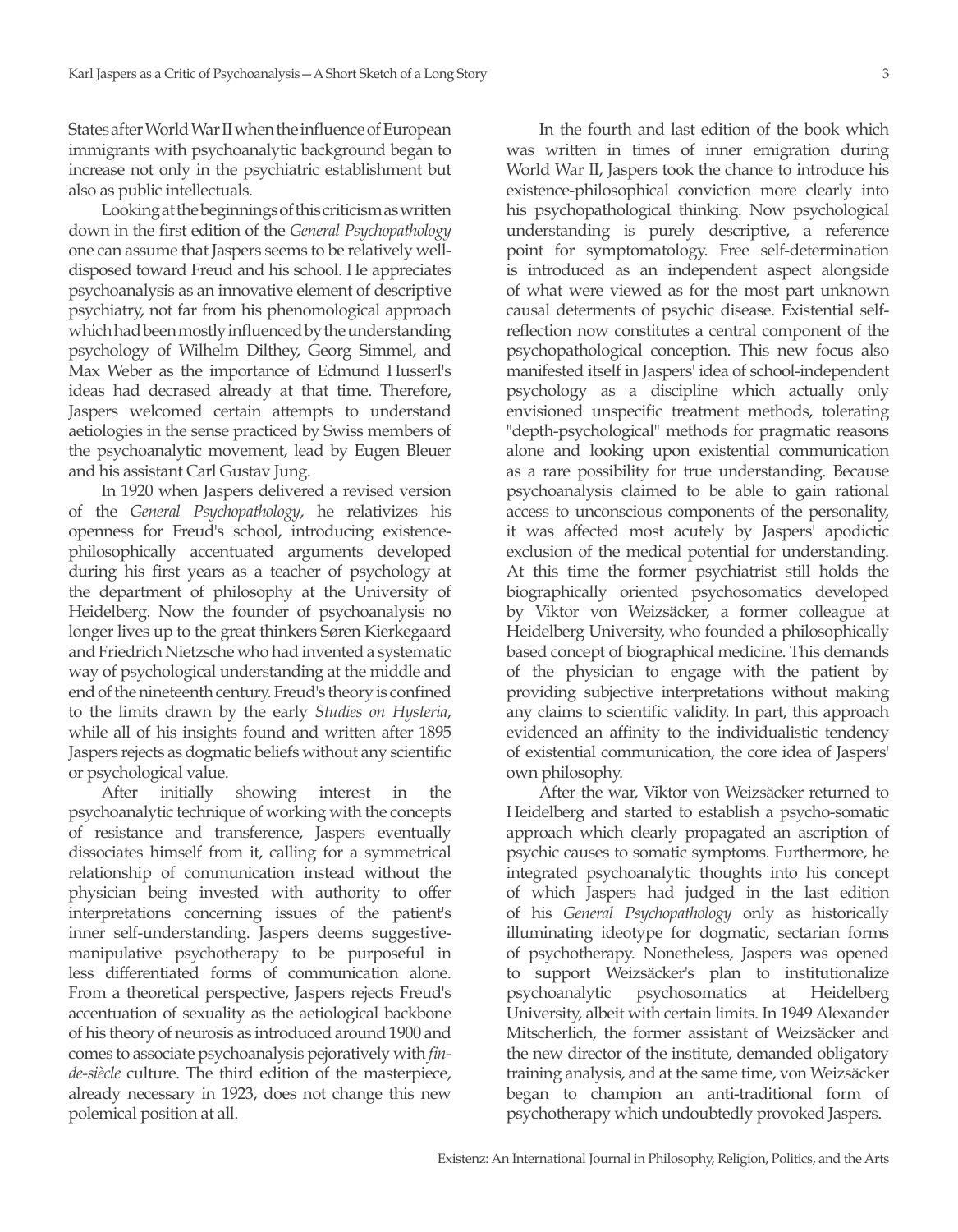Beginning in 1950, Jaspers brought forth various polemically articulated arguments against psychoanalysis in a number of articles. More rigid than before, he negated the pathogenetic competence of all psychological hermeneutic approaches, in particular psychoanalytic psychosomatics. He criticized their aim to ascribe psychologically meaning to the expanded life context of the patient in the course of interpreting the patient's disorders. Jaspers based his criticism on a polarizing interpretation of Max Weber's postulate of value-freedom as it had been formulated for the first time in his 1931 *Man in the Modern Age*. According to this work, medicine constitutes a scientific, fact-based discipline which, as value-neutral science should lay no claim to hermeneutic authority as it concerns what were imputed to be biographically determined factors of disease. Jaspers spoke out vigorously against the planned obligatory training analysis. He was of the opinion that scientific psychotherapeutic training should not aim to effect the kind of socialization which psychoanalysis attempted to achieve following the model of schools of philosophy in antiquity. In concrete terms, Jaspers feared that through its academic institutionalization, psychoanalysis would assert itself as a generator of socio-psychological patterns of meaning in society and influence the intellectual elite in West Germany as it had influenced the intellectual elite in the United States.

Jaspers' seismographic sensitivity with regards to efforts made by psychoanalysis to structure self-reflection and consequently impose a sociopsychological impact on the life conduct of the intellectual elite is no doubt to be attributed to his own interest in providing this target group with existencephilosophical orientation. This implication of Jaspers' thought for modern society manifests itself in *Man in the Modern Age* for the first time. Existence-philosophical life orientation proves to be modern insofar as Jaspers conceives of secularization—not unlike Max Weber sociologically as a withdrawal of ultimate cultural patterns and norms from the public sphere to the realm of private life conduct. Decisions on values and life conduct which are meaningful for the individual become all the more compelling, the more aporetic and meaningless instrumental societal connections appear to be.

But unlike Weber, Jaspers adheres to the premodern postulate of transcendence, which he sees as indispensable for the orientation of personal life conduct. Thus the "truthfulness of conscious life

conduct" is conceivable without the metaphysical premise. In terms of motivation philosophy, Jaspers evidences a great affinity to Calvinist notions of standing the test as described by Weber's sociological study on the *Protestant Ethic and the Spirit of Capitalism*,<sup>9</sup> notions which resulted, as Weber argues, from the belief in a concealed but existent transcendence. In subscribing to the postulate of the ciphers of transcendence, Jaspers succeeds in tapping into traditional metaphysical systems without recognizing their norms in a purely conservative sense as being invested with primarily supra-individual, binding authority. For their personal appropriation alone decides their validity. This philosophy must be designed as paraconservative insofar as the pre-modern distinction of transcendence and immanence is implicitly postulated as a collectively valid premise. Jaspers' sobering encounter with Weber's pluralistic thought, whose "Intermediate Reflection" allows purely immanent spheres of meaning to collide with transcendently oriented ones without privileging the one over the other, underscores these connections.

Existence-philosophically founded truthfulness calls for truthfulness in terms of personal life conduct, but not in a moralistic sense. As a cipher, innerwordly action was to indirectly prove the reality of the conception of transcendence, thus also attesting to the metaphysical motivation of truthful action. That such probity could even help to create more trustworthy and more human conditions in the private realm as well as the public one is emphasized by Jaspers after 1945 in his political philosophy more clearly. Paying tribute to the transcendent in one's life conduct remains the central, meta-political motive for political action, however. In terms of the existence-philosophical approach, life conduct as it is shaped in the private sphere has primacy over that of the public realm. Dolf Sternberger, the political philosopher who was close to Jaspers after 1945 in Heidelberg, speaks of an "ethics of intimacy" which he saw as issuing from existencephilosophical communication and personal attestments to truthfulness. In *Man in the Modern Age*, Jaspers depicts the realms of private life conduct—marriage, family and friendship—as islands of possible trust. He also viewed the university as a possible realm of communication probity insofar as it remained untouched by manipulative patronization. Existential self-reflection as it is sketched out in the *General Psychopathology* of

<sup>9</sup> Max Weber, *Protestant Ethic and the Spirit of Capitalism*, transl. Talcott Parsons, New York: Scribner, 1958.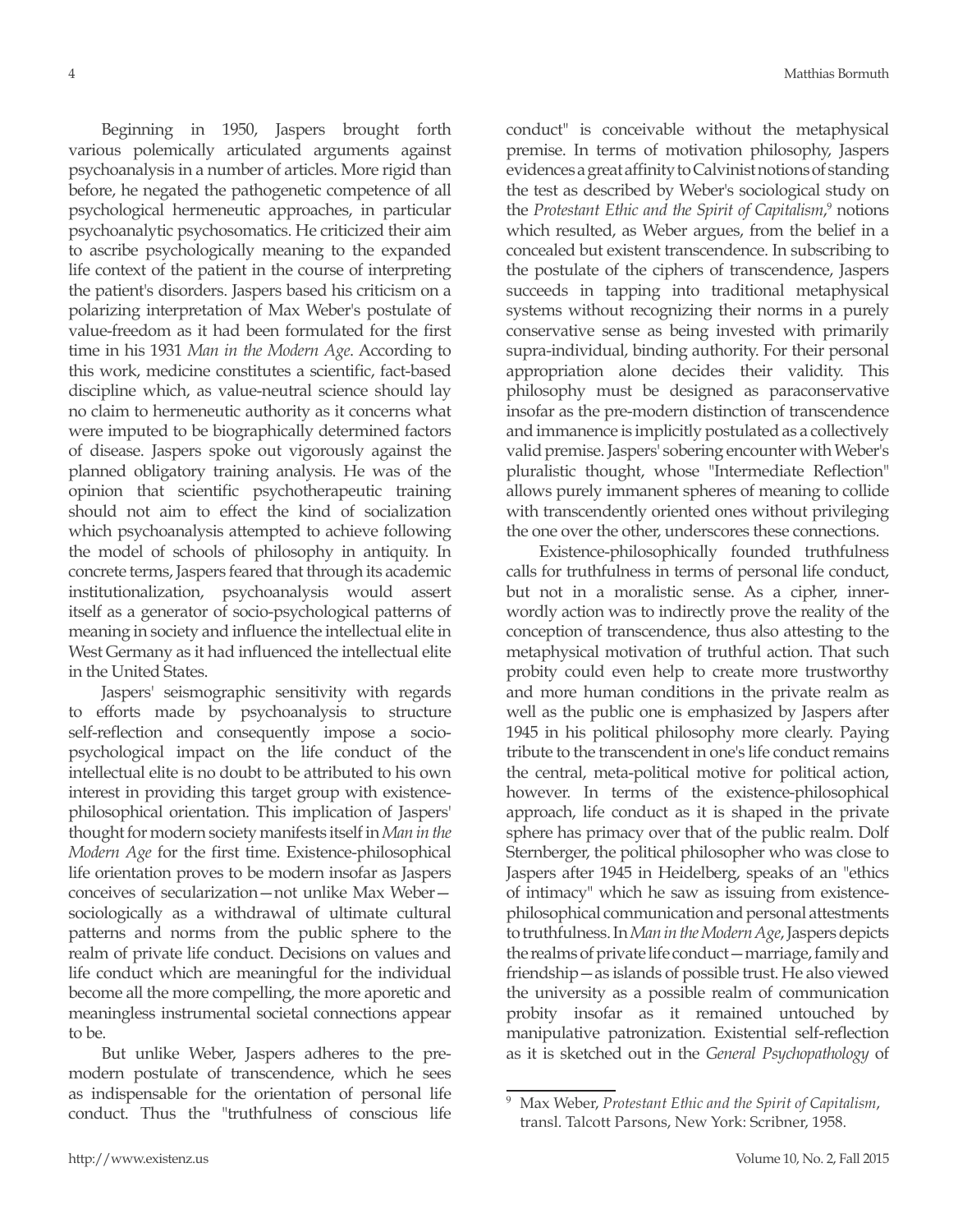1941/42 can be described as a charismatic socialization process in which the life conduct to which a person commits himself individually is seen as bearing witness to existence-philosophical belief. It is from this selfunderstanding that Jaspers' profound reservations against psychoanalysis as a modern form of life conduct in theory and practice derives and is articulated.

The institutional affinities of existencephilosophical life conduct in particular were impacted by the ideas of von Weizsäcker and Mitscherlich which Jaspers had to face after 1945 in Heidelberg. For one, Jaspers had to view Mitscherlich's plan to establish training analysis as an obligatory method of socialization at the university as a direct challenge to the existencephilosophical assertion of self-reflection and its eminent importance. Secondly, von Weizsäcker's provocative statement concerning his intension to illuminate the most personal realms of life (such as marriage) psychoanalytically struck the institutional nerve of Jaspers' existence-philosophical concept. Therefore he formulated a wholesale rejection of the claims to private life conduct staked out by psychoanalysis.

In other words, Jaspers was bent on preventing public institutions from launching a scientifically legitimized invasion into the realm of personality, its formation, and the individual form of life conduct which derived from it. He wanted the private sphere of life to remain intact. And he wanted to challenge each individual to search for meaning in a philosophical way not influenced by scientific conjectures what could be the truth of our inner, hidden life, and dynamics.

Encountering von Weizsäcker and his assistant with their programmatic positions after 1945 in Heidelberg Jaspers gained more and more a clear idea of the attempt of psychoanalysis to provide Western intellectuals with rising authority of psychoanalysis as a theoretical and practical means for finding a deeper meaning in their lives. On the occasion of the founding of the Sigmund Freud Institute in Frankfurt in 1960, Mitscherlich formulates quite clearly the goal of psychoanalytically oriented life conduct for modern society:

However one assesses what is inevitably a time-bound theoretical justification of insights which are not bound to time, there can be no doubt about one fact, namely that the genius of Sigmund Freud revealed a new dimension of self-recognition and established a method of critical inquiry into human behavior and desire. What is important today is to continue scientific research and expand the theoretical foundation of his

insights, aiming primarily to act on them in our life conduct.10

Both the psychoanalytic and the existencephilosophical concepts of life conduct demand selfreflection on the part of the modern individual with an aim toward leading society out of the modern-day crisis of orientation. Jaspers propagates his idea of a philosophical life conduct in all of his writings and approaches the public proclaiming the challenge of a philosophical reflection of one's inner possibilities.

But the existence-philosophical socialization process as proposed by Jaspers for the academic elite led only a shadowy existence in the next decades and was usually suspected of aiming to support conservative, restorative forces. In contrast, Mitscherlich not only succeeded in joining forces with other university policymakers to establish psychoanalytic psychosomatics in 1970, a year after Jaspers had died, as a part of the medical training. Furthermore, his large studies *Society without the Father* and *The Inability to Mourn* became an inextricable part of the collective memory of the Federal Republic.11 The publisher Siegfried Unseld, whose "Suhrkamp culture" shaped the intellectual change of climate in the 1960s to a significant degree, referred to Mitscherlich after his death in 1982 as having been the "mind doctor of our Republic".

Jürgen Habermas deepened the idea of a psychoanalytic way of self-reflection with philosophical means in that time. In his book *Knowledge and Human Interests* the world-famous philosopher proclaimed 1968 a "scientific self-enlightenment" in the name of psychoanalysis and therefore replaced the existential way of self-reflection introduced by Jaspers two decades before.12 The heyday of his philosophy had passed. Over the next two decades questions of personal life conduct in Germany and the broader Western world were shaped to no small degree by the socio-psychological

<sup>10</sup> Herbert Bareuther, *Forschen und Heilen: Auf dem Weg zu einer psychoanalytischen Hochschule*, Frankfurt am Main: Suhrkamp 1989, p. 295. [Translation by the author.]

<sup>11</sup> Alexander Mitscherlich, *Society Without the Father: A Contribution to Social Psychology*, New York: Harcourt Brace & World, 1969. Alexander Mitscherlich and Margarete Mitscherlich, *The Inability to Mourn: Principles of Collective Behavior*, New York: Grove Press, 1975.

<sup>12</sup> Jürgen Habermas, *Knowledge and Human Interests*, Boston: Beacon Press, 1971.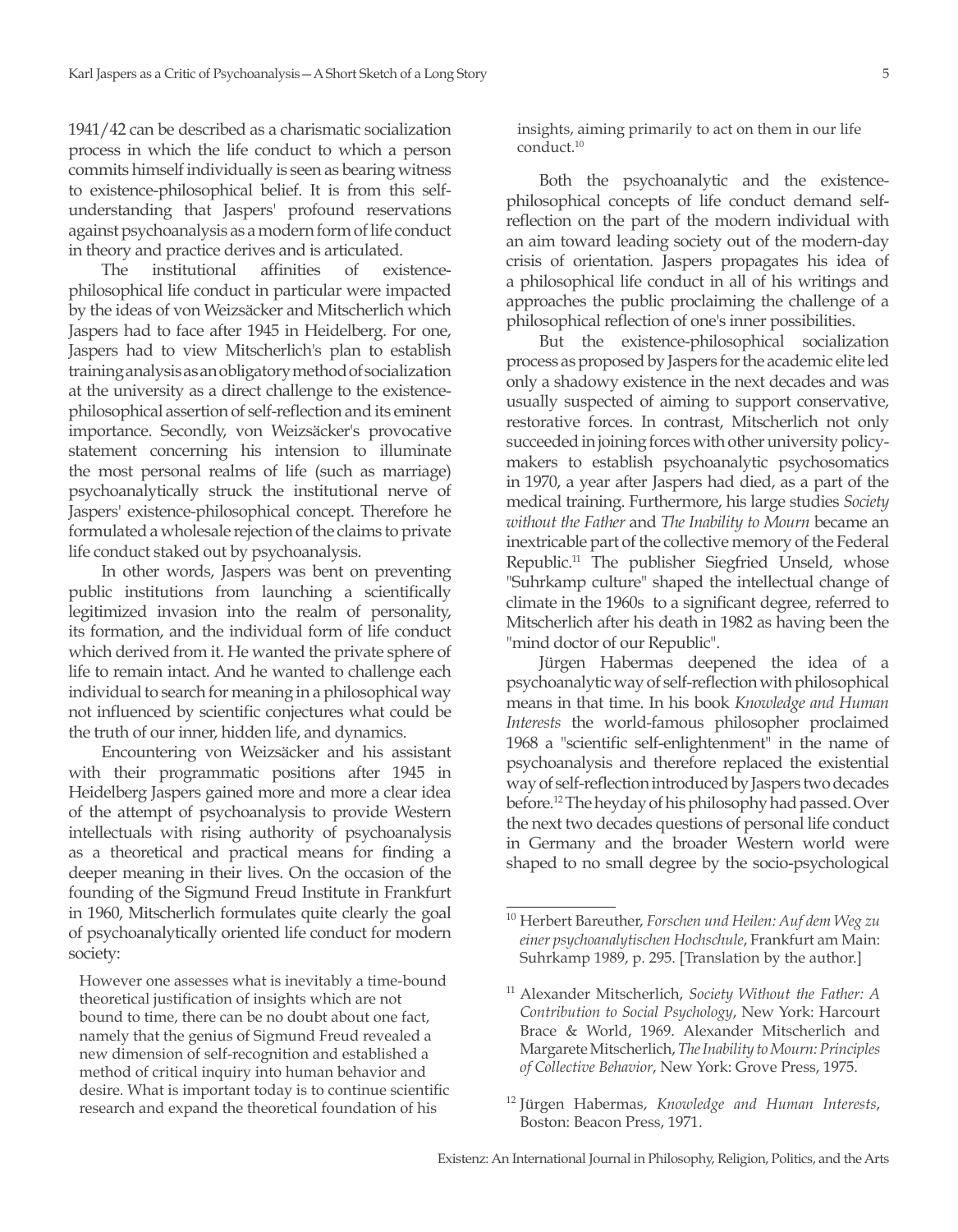implications of psychoanalysis. Jaspers had lost the struggle which had started in the years after World War II in Heidelberg where the first steps were taken to establish psychoanalysis in the academic world in Germany.

Looking back on both approaches to the human need for meaning in modern times by taking the sociological perspective of Max Weber one can resume the following: Mitscherlich had only intended to use psychoanalysis therapeutically, and not as a worldview, this intention was coupled with an empirical understanding of science which differed completely from that of Jaspers despite a high degree of congruence in terms of the concepts they employed. Mitscherlich violated Weber's normative premises in an empirico-objective fashion. On the other hand, Jaspers' value-neutral interpretation of empirical science did not do justice to Weber and medical reality either. The discrepant interpretations of science and valuefreedom are attributable in their intention to answer questions of life conduct for modern individuals in purely psychoanalytic or existence-philosophical terms respectively. Jaspers propagated a kind of science which restricted itself to objective facts in the realm of psychotherapy as well; he wanted biographical aspects of life to be treated in the purely subjective sphere of existential communication between the patient and the physician. With his socio-psychological concept of psychoanalysis, Mitscherlich persistently and self-confidently over-stepped the natural-scientific boundaries of medicine in the direction of individual and collective questions of life conduct.

Beyond the concrete findings at hand, the study of Jaspers' critique of psychoanalysis offers room for inquiry in various directions. In medico-ethical terms, issues are raised which connect with more recent discussions on instrumental and ultimate goals of psychotherapy. And difficult processes which involve weighing the principles of patient autonomy and the responsibility of the physician, in particular in the area of psychiatry and psychotherapy, can be illuminated by the insights on the historical discussion between Jaspers and his opponents. In psychiatric terms, the discussion as to which position should be adopted between the poles of strictly biological and psychodynamic approach to disease is not yet conclusive. In any case, many arguments are prefigured by the historical arguments. An investigation into Jaspers' critique of psychoanalysis invites the reader to follow Max Weber in preserving an awareness of the normativity of every scientific procedure and clarifying the specific premises which guide the inquiry in question. It would also be desirable if this study should keep alive the Weberian interest in a liberal notion of life conduct for which we are individually answerable and which goes beyond the limits set by Karl Jaspers in his admirable idea of an existence-philosophical way of life conduct.

## **Letter to my Critics— Psychotherapy as Cultural Science**

It already has been an outstanding experience to discuss my book *Life Conduct in Modern Times: Karl Jaspers and Psychoanalysis* with my critics in Vancouver. I am deeply grateful that Helmut Wautischer organized this little symposium in the name of the Karl Jaspers Society of North America in April of 2015 in the context of the 89th Annual Meeting of the American Philosophical Association, Pacific Division.

*I*

In this letter I will take the chance to resonate with some words to the published papers of some of my critics. Each of the three commentators develops different aspects which deserve more treatment than I have given them in my study. Reading John McCole, Roger Frie, and Ed Mendelowitz brings to my mind that any writer—even in the field of science and philosophy is only able to enlighten some aspects of a complex topic which needs to be studied and written about in a variety of ways. Roger Frie metaphorically points out the epistemological truth when he asserts that "understanding always occurs through the lens of our own experience." I only can confirm that our intellectual life is strongly influenced by biographical circumstances and cultural traditions we encountered during our formative years. And I am more than happy that my critics added so much to my limited knowledge and intellectual shortcomings from their different angles: They really enlarged and deepened my point of view in many ways.

In his comment, Ed Mendolowitz finds wonderful words by quoting William Arrowsmith on the merits of good criticism, "how at its ultimate limits it may even make the work better by completing it in the act of comprehension." These words express perfectly my reason for being greatly thankful to my critics. I myself often remember the short words written by the German scholar, Max Kommerell, one of the greatest interpreters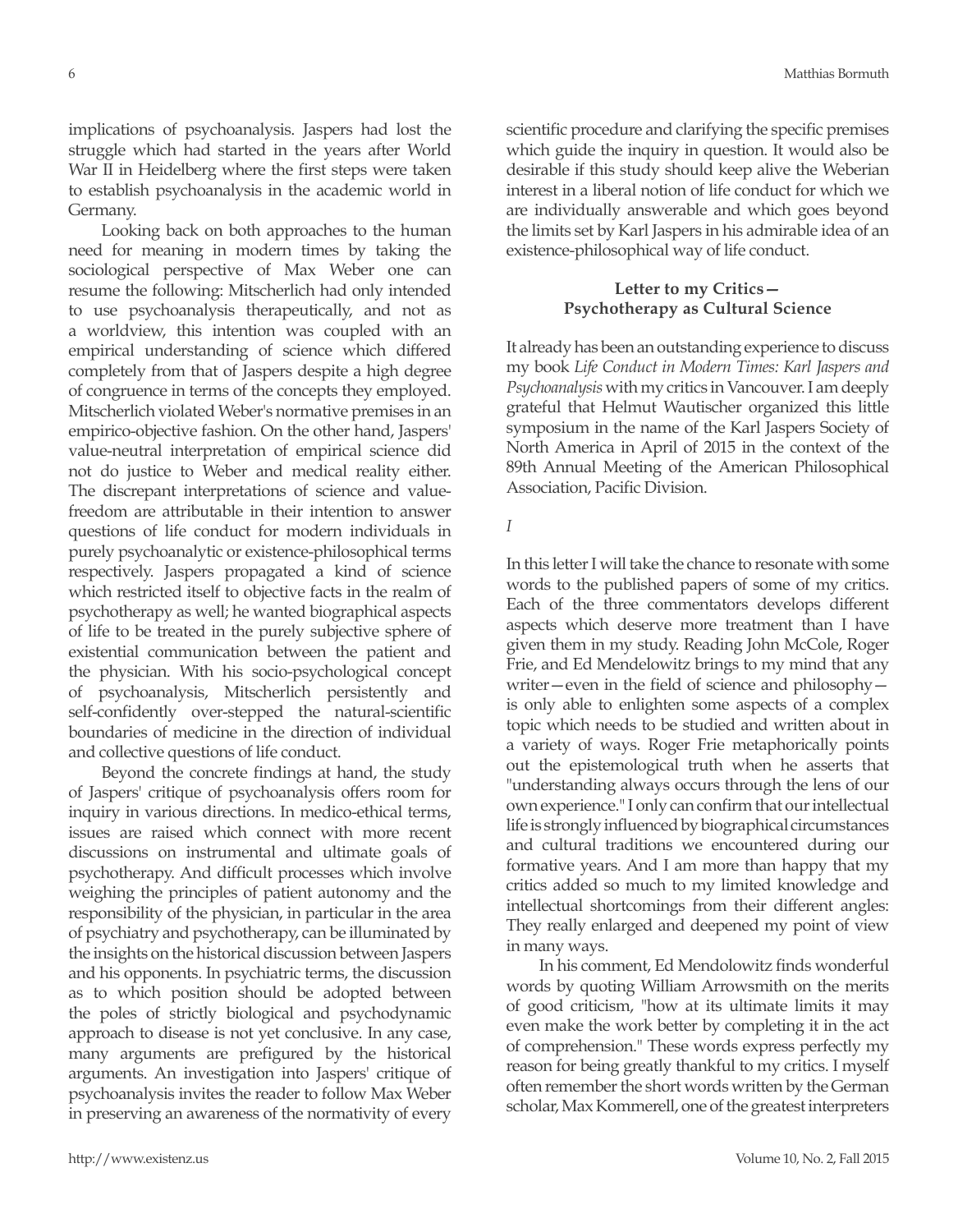of literature in the twentieth century, who observes with great and true modesty, *wir sind auf Ergänzung angewiesen* (we depend on complementing each other).

This letter cannot exercise the ambition to answer all the questions my critics raised in their comments. But they surely will inspire critically my future work on Jaspers as a major figure of German intellectual life in the previous century.

Having this project in mind it is no surprise, therefore, that I begin my letter with an attempt to respond to what John McCole, as an intellectual historian, asks about my study on Jaspers' critique of psychoanalysis, "whether there is narrative emplotment, a storyline" in it. McCole provides sound arguments to read my study as a "tale of missed opportunities" by stressing out the sociological perspective of Max Weber. If Jaspers really would have shared the insights of his teacher, the result would have been a deeper way of judging Freud and his school. But only in the last years of his life Jaspers was forced to open up his eyes for the radical pluralism of Weber. And even then Jaspers did not change his own position that claimed the possibility of a higher standpoint that would enable deep thinking people in his opinion—to transcend the perspective of modern relativity.

In other words, beyond Weber's sociological diagnosis of his time, Jaspers assumes passionately that there is still a metaphysical horizon opened for every modern man legitimized by Kant's critical idealism. Later, Jaspers strengthened this philosophical perspective by shaping his affinity with Kant's philosophy of freedom and toward the postulate of antinomy of freedom. It will be part of the intellectual biography of Jaspers to describe in detail the decisive role that Kant assumed more and more in his later years. The philosopher wanted to open up this small path of an existentially enlightened life conduct at the university for every learned man and woman. And given the information Jaspers received from Hannah Arendt about the major role psychoanalysis began to play in the intellectual life of America after 1945, he tried to block this development by highlighting what he perceived as the great dangers in the theory and praxis of psychoanalytics.

Roger Frie is more than legitimized to argue against this form of criticism from his actual perspective of psychoanalysis that had seen many changes over the

last decades. And he is absolutely right in saying that many arguments of Jaspers from his early and later years were also raised from within the profession, often with more intellectual sophistication.

Furthermore, I only can agree with Frie's critical comment on Jaspers' tendency to compare psychoanalysis in Europe before 1933 with the political ideology of National Socialism and its political ambition. Jaspers' private return to this argument after 1945 is a shocking fact, showing how deeply he disliked and rejected psychoanalysis in the sense of scientific means for personal life conduct.

But focusing on the question of the scientific value of psychoanalysis and the unbalanced argumentation of Jaspers against it, Frie neglects the core interest of my study. It is my goal to compare Freud and Jaspers as intellectuals whose works provide different theories of life conduct by taking the sociological perspective provided by Max Weber. Reading the controversy through the lenses of Weber one can understand the polemical exaggerations of Jaspers as bound to his deep fear and hostility toward psychoanalysis as different and alternative means of self-reflection. And I neither want nor can answer the question whether one should prefer to take Freud's psychoanalysis or decide for Jaspers' existence-philosophy or a mixture of both or other scientific and philosophical concepts. But according to Weber's idea that science could never be exercised without a personal horizon of values next to philosophical concepts all psychotherapeutic methods have to be seen as scientific avenues of value judgments when they touch or follow final questions related to life conduct.

So the historical controversy can serve itself to illustrate by story and argument the significance of values in our scientific and moral thinking which are always driven by hidden resentments and affinities as Nietzsche pointed out in his *Genealogy of Morals*. And insofar it makes perfect sense that the inquiry in the history of ideas can demonstrate that Nietzsche's book has been most influential for all three thinkers. Freud was one of his earliest readers during his years as a student in Vienna. And Max Weber read Nietzsche before he developed his epistemological standpoint quoting the *Genealogy* already in 1904. Jaspers followed him already in the first edition of the *General Psychopathology* recurring to Nietzsche's *topos* of resentment in some aspects concerning his explanations of psychology of understanding. All three were inspired by Nietzsche's analysis of the unconscious impact our likes and dislikes

*II*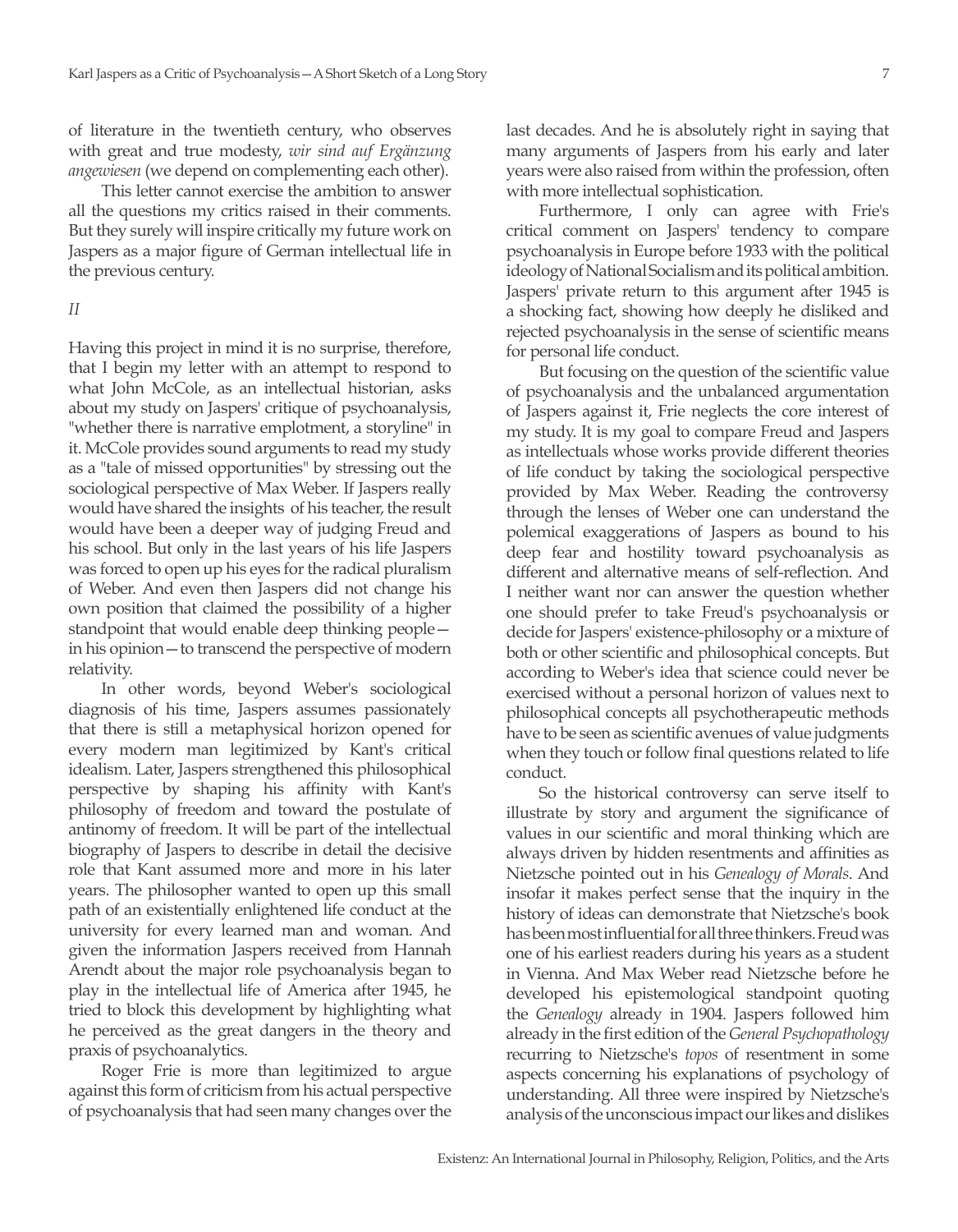do have on our scientific and philosophical viewpoints.

My study tries to keep on this track by analyzing the deeper personal and philosophical drives which turn Jaspers' criticism of psychoanalysis into a polemical one. And in my book one can find between the lines and explicitly as well that my personal value judgments show a great affinity toward Weber's idea of pluralism. I also do think that there is no possibility for us as human beings to associate ourselves to any absolute position in a definite way. And I am convinced that what we have to encounter is a radical pluralism which is situated right in the center of each person at least as a possibility for the conflicts between struggling positions taking place right in our hearts. And the question whether we can solve them or not will remain open and by no means we can expect to find a general agreement about such questions that can claim to be of final character.

Nonetheless, I do share with Jaspers the anthropological tendency that Kant called the "metaphysical need." Even Max Weber has to be understood as a thinker who was bound to a certain limit by this question, as it was raised systematically around 1800 in impressive monuments of thought by the German idealistic movement. His definition of a modern intellectual as a man with the "inner need to experience the cosmos as meaningful whole" is indebted to this tradition. And his apology of modern pluralism gains dramatic tension that is already palpable in the works of Nietzsche, whose sharp criticism of the Platonic and Jewish-Christian tradition simply emphasises how deeply he is still rooted exactly in such metaphysical needs.

In this situation of total disenchantment of meaningful worldviews there are two main ways the modern individual can try to avoid this very reality. On the one side we can build up general monuments of a new culture of meaning, some "objective" world of science, as Weber has often pointed out. On the other side we can try to encounter the great loss of meaning in the crisis of modernity by withdrawing from public life and remain in a private realm to develop purely subjective cultures of meaningful life. Psychoanalysis and its hermeneutical attempts to provide a way for gaining personal meaning has to be seen in this context. For Jaspers it became increasingly competitive with the existence-philosophical approach. It is precisely this narrative that was a great help for me in reconstructing and understanding the polemical discussions Jaspers led after 1945 with Viktor von Weizsäcker and Alexander

Mitscherlich, as the first postwar representatives of psychoanalysis at German universities.

It occurs to me that it is not by chance when Ed Mendelowitz focusses in his review of my book on the existential core of Jaspers' criticism, since he studied with Rollo May and laid therefore an existential ground to his idea of psychotherapy. By introducing Bob Dylan and Franz Kafka as secularized Jewish-Christian thinkers into his considerations, Mendelowitz reaches out astonishingly far beyond more general humanistic approaches quoting provoking statements of these crucial intellectuals of the last century. Dylan's selfironical interview in which he talks about building up a party which is limited to the person of its founder succinctly demonstrates American transformation from its European heritage of metaphysical thinking. William James could not have spoken more clearly about his conviction of a "personal religion" which does not depend on any dogmatic or institutional circumstances. Following this tradition of radical individualism all final questions of life cannot be answered by any psychotherapeutic master or school. The person has to make up his or her mind at last, all by oneself. All a physician could do is trying to help in a Socratic way by engaging in what Jaspers called "existential communication" when questions of value and meaning touch psychological life. Mendelowitz points to the center of Jaspers' concern who wanted a "self-reflection free of compulsion." In fact this condition is a philosophical one and can only convince those who have a strong feeling for personal freedom and for the impossibility of a common solution in the field of ultimate meaning. Whenever people converse with each other at such horizon, when the common need for a meaningful life is experienced, there begins what Jaspers called existential communication and what might connect individuals to a "hidden church" of those who feel connected in this open way of raising ultimate questions, not knowing the answer but sharing the deep questions. Mendelowitz hints at this fact at the end of the interview with Bob Dylan when the musician answers the question whether he would be able to recognize those who are also members of that party without knowing it: "You can recognize them when you see them."

There are no dogmatic or rational or institutional criteria which could help to foster such insight. Here, Mendelowitz points at Jaspers' postulate of "ciphers of transcendence" and a conversation of Franz Kafka to illustrate the challenge of such a deeper truth of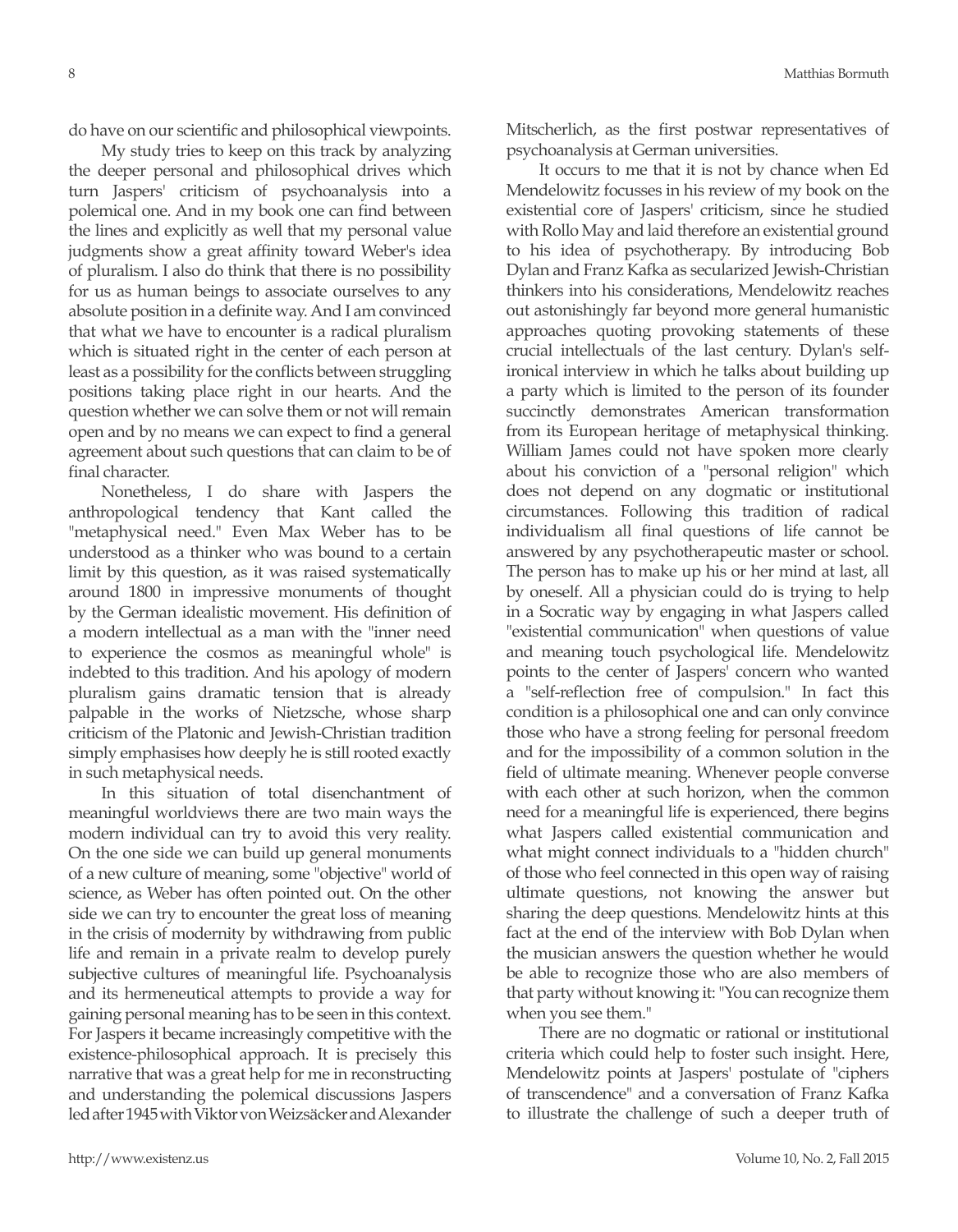life which cannot be shared directly. The secular Jew who was one of the greatest writers of the last century was very well acquainted with the labyrinths of our institutional und bureaucratic systems in our societies like the state, the university and the churches which pretend to be an authority which has vanished already as a matter of fact. And Kafka was in search of a higher meaning that could help answering the question whether a deeper truth will always be closed to us: "The fact, to which we give different names, and which we try to apprehend by various processes of thought, pervades our veins, our nerves, our senses. It is within us. For that reason perhaps it's invisible. What we can really grasp is the mystery, the darkness."

I am sure that Jaspers would have agreed with this sentence. He felt very deeply connected to the Jewish religious tradition his wife Gertrud had been raised in. And due to his teacher Max Weber, he was one of the philosophers who knew quite early in the last century that there is no need to cut off our religious questions after having recognized that all forms of institutionally organized beliefs had lost their convincing power at least for the intellectuals in the disenchanted world. Nowadays the topos of secularization is well accepted again and leading intellectuals analyze and search for modern ways of expressing our metaphysical needs. Ed Mendelowitz takes Jaspers serious and offers us with Dylan and Kafka two wonderful members of that hidden party or church.

It is my strong conviction that we all who have been well-educated and well-trained in the world of rational sciences will only be able to cultivate our deeper questions in a language which is nurtured by arts and letters. And all three critics illustrate by their affinities to thinkers like Georg Simmel, Sigmund Freud, Ludwig Binswanger, Franz Kafka, or Bob Dylan how greatly and deeply they are at home in the world of Western culture.

Besides all struggles the party of those who do believe that there is more than the world of pure facts should come together and should try to talk to those who seem to have forgotten what can be known of mankind besides the empirical facts. Each human depends on nature and culture. And by all means, there is certainly an impact from influences humans go through in formative years. Even a discussion on Karl Jaspers can help to discern the impact on our intellectual development throughout the years at different universities under the supervision of different teachers.

Reflecting upon such worlds in a historical study

of letters, articles, and books a person left behind, in my opinion, is a good preparation for human tolerance. By doing so, the researcher and later the reader of a narrative can understand why and how other men and women give valuable significance to their lives. Comparative studies of people who took intellectually different ways under similar circumstances are even more enlightening for recognizing the however limited meaning of objective influences and subjective judgments within one's personal development. Jaspers and Freud wanted to postulate a certain psychological and philosophical way of living for coping with the limits of life with such eagerness that did not allow recognizing and respecting the attempt of the other. Freud did not take more than a short notice of Jaspers while the philosopher of existence fought more and more against the world of psychoanalysis as a theory of life conduct. In our cultural historical approaches, to them we have the chance to gain a certain overview and to encounter the challenge of understanding. At last we will have to face an open horizon of questions on different intellectual levels.

We might come back to the insight that Max Weber and William James already had: Every single one of us needs a form of personal religion which goes beyond the limits of science. Ed Mendelowitz has stressed out this truth in an essayistic way that combines arguments with art. John McCole followed them strongly in the works of Georg Simmel. And Roger Frie did so by bringing the works of Ludwig Binswanger to our attention. I am happy that my attempt of demonstrating the role Jaspers has played in introducing philosophical and cultural aspects to the world of psychiatry has found such resonance. All three approaches demonstrate in different ways how we all join one party of psychiatry and psychotherapy as cultural science.

## *III*

The cultivation of the subjective aspects of psychopathology does not mean that one has to leave the grounds of possible objectivity. It simpy reveals a certain sensibility and awareness that is required to understand a variety of interpretations even when it is claimed that there is nothing more than biological evidence to life. We have good reasons to react polemically toward such a poor position which Jaspers already encountered a hundred years ago calling it a "brain-myth." At the same time, he was also very clear that on the other side there is a seductive danger of